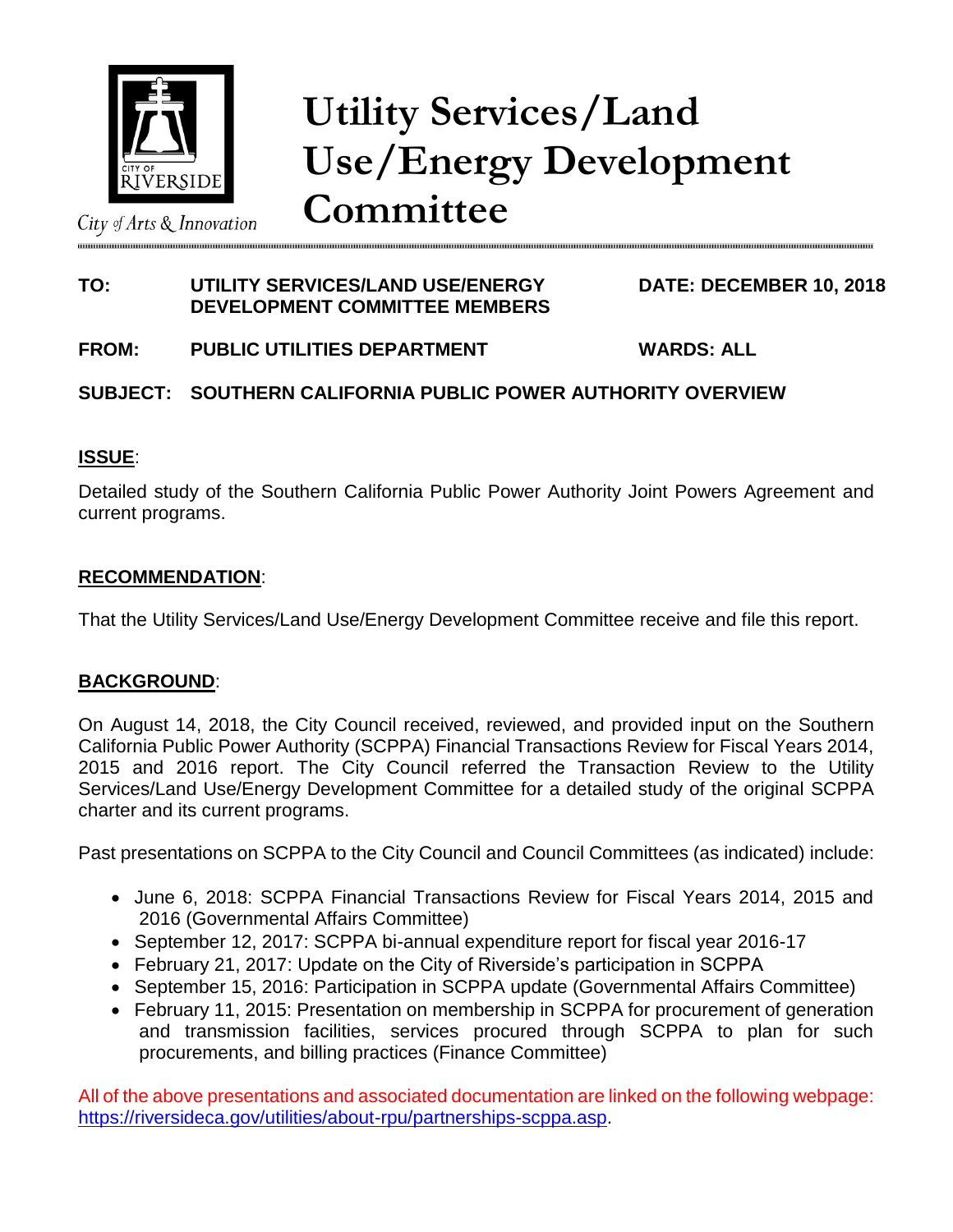### **DISCUSSION**:

The Finance Committee will be provided with a detailed overview of the SCPPA Joint Powers Agreement, subsequent actions by SCPPA at the request of its member agencies (including the City of Riverside), and the value SCPPA provides City electric ratepayers. This presentation will also address the various ways SCPPA meets its member agencies' power resource needs in a changing utility environment, the SCPPA procurement process, and the City Council's oversight over all SCPPA expenditures.

SCPPA was created through the adoption of a Joint Powers Agreement under the California Joint Exercise of Power Act (California Government Code Section 6502) as a Joint Powers Authority. The City of Riverside and nine other public agencies—the cities of Anaheim, Azusa, Banning, Burbank, Colton, Glendale, Los Angeles, and Pasadena, and the Imperial Irrigation Districtapproved participation in and created SCPPA in 1980 through the actions of their governing bodies in approving the SCPPA Joint Powers Agreement. Two additional public agencies—the cities of Vernon and Cerritos—joined SCPPA under the terms of the Agreement in 1981 and 2001, respectively.

The SCPPA Joint Powers Agreement (1980) is attached and will be referenced throughout the presentation. The term of the Agreement is 50 years. Members may withdraw from the Agreement through adoption of a resolution by their governing body and resolution of all remaining financial obligations under the Agreement. The Agreement can only be amended by the unanimous agreement of all SCPPA member agencies and has been amended twice (attached):

- Amendment One (1981) updated Section 7 to provide for member contributions upon certain liabilities arising out of the performance of the Joint Powers Agreement; and
- Amendment Two (1983) updated Section 6 to specifically express the power of the Authority to issue refunding bonds.

Under the Joint Powers Agreement, SCPPA is empowered to conduct the following activities:

- To plan, develop, own, operate, manage or own capacity right in generation and transmission projects;
- To acquire, hold, lease, sell, and dispose real or personal property;
- To make and enter into contracts for purchase, sale or transmission of electricity, or of any other kind;
- To form committees to manage projects and contracts;
- To hire employees and consultants;
- To incur debt and liabilities, including the issuance of bonds;
- To sue and be sued in its own name; and
- To exercise any other power permitted by the Joint Exercise of Power Act.

SCPPA was formed to jointly develop and implement generation and transmission projects. New regulations and industry practices have expanded the scope of what constitutes a generation or transmission project and in response, SCPPA now implements renewable generation and energy efficiency projects, energy project planning, legislative and regulatory support, and training and working groups. In the 1990s, SCPPA established power procurement procedures to reflect the restructuring of the electric industry, transitioning from building and owning generation and transmission infrastructure to contracting for resources delivered through the statewide grid. In this way, tools were created through SCPPA to procure energy resources—in particular